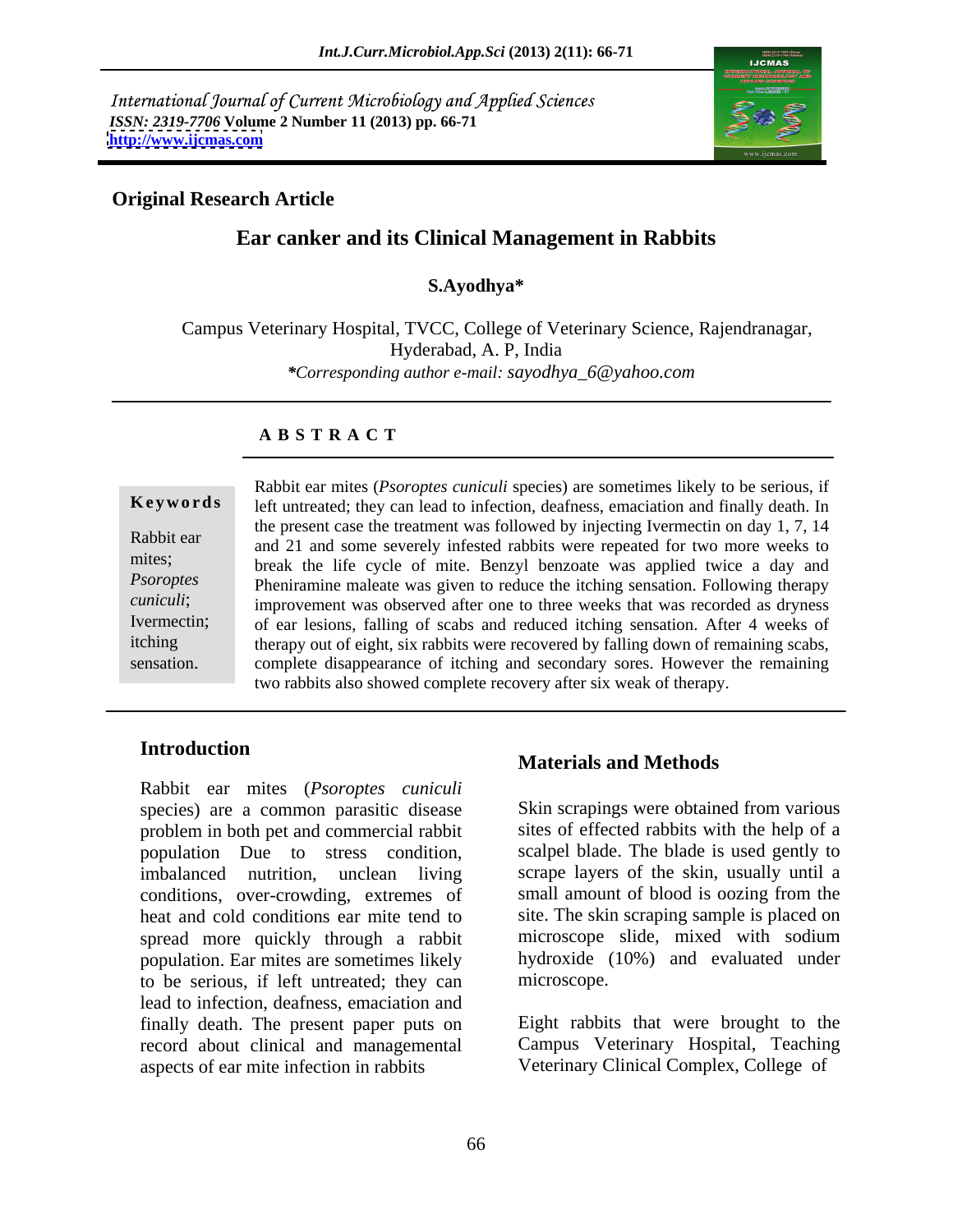Veterinary Science, Rajendranagar with history of ear crust, intense itch, shaking (Perrucci et al., 2005). Incidence is more head were considered for the study. In rabbits. They may be found in only one<br>Detailed clinical examination revealed ear, or in both, and in some cases may secondary sores, scabs (fig.1), a brown spread to the surrounding areas including waxy build up inside one or both ears and the head, neck, legs, perianal region and rabbits have several scratch marks in their ventral abdomen .They are adapted for ear from digging at it with it paws (fig 2). Surface feeding rather than piercing the Flaky crusts or scales, composed of mites,<br>mite feces. blood and inflamed skin cells mite feces, blood and inflamed skin cells subsequent scab formation (Daniel E. were observed. In severe cases the rabbit could not hold its ears erect due to accumulation excessive crusts, presenting In the present study the effected rabbits an unpleasing odor. History of ear- were presented with all ear crust, ears with scratching and head-shaking by these intensely itchy, secondary sore and scabs effected rabbits during was an additional that are in agreement with Henry J. complaint. As the rabbit ear mites multiply Griffith (1971) who reported that the mites in number, the ear mite infestation puncture the epidermis of the ear, suck expands and extends from the ear canal of lymph and give rise to local inflammatory the rabbit onto the outer ear flap (pinna). Swelling from which serum exudes, Effected rabbits that were diagnosed for ear canker treated with ivermectin  $\omega$  200 encrustations inside the ear. micro g/kg body wt. weekly once for  $4-6$ weeks s/c. This mite-induced ear crust causes the

with chlorphiniramine maliate 0.2-0.4 ml /per rabbit i/m once daily for 5-7 days and

Detailed clinical examination of infected rabbits revealed, scab formation, excess secretion of brown waxy build up inside<br>one or both ears resulting in shaking of infested rabbits. Mite transmission from one or both ears, resulting in shaking of head These findings are agreement with (Beck W and Kleintierpraxis, 2000) and conditions whereby large numbers of further scratching of ears due to intense rabbits are<br>itching resulted in scratch marks on their one other. itching resulted in scratch marks on their ear . Microscopic examination of skin scrapings revealed Nemours ear mites of Psoroptes *spp* (fig.3). Psoroptes *spp* (fig.3). The probability of psoroptic mange and the

Ear mange a common parasitic disease of both pet and commercial rabbits is caused

by the parasite *Psoroptes cuniculi* whose in rabbits. They may be found in only one ear, or in both, and in some cases may epidermis and causes dermatitis with Rafferty and Jeremy S. Gray1987).

swelling from which serum exudes, coagulates and forms massive encrustations inside the ear.

However these cases were also administer that the rabbit often develops secondary Benzyl benzoate lotion topically. trauma activities. Being a contagious **Results and Discussion Results and Discussion Results and Discussion** rabbit's ear to become intensely itchy, such sores and scabs and infections of the ear as a result of the animal's scratching and selfparasitic skin disease, rabbit ear mites are generally spread from rabbit to rabbit by direct skin contact between infected and non-infected rabbits. Non-infested rabbits can also contract the mites through contact with the hutch and burrows of ear-miteinfested rabbits. Mite transmission from rabbit to rabbit is generally greater in conditions whereby large numbers of rabbits are being kept in close proximity to one other.

> Clinical examination can only indicate the diagnosis must be confirmed by microscopic examination of scab material from the ear (Ribbeck, R.1976).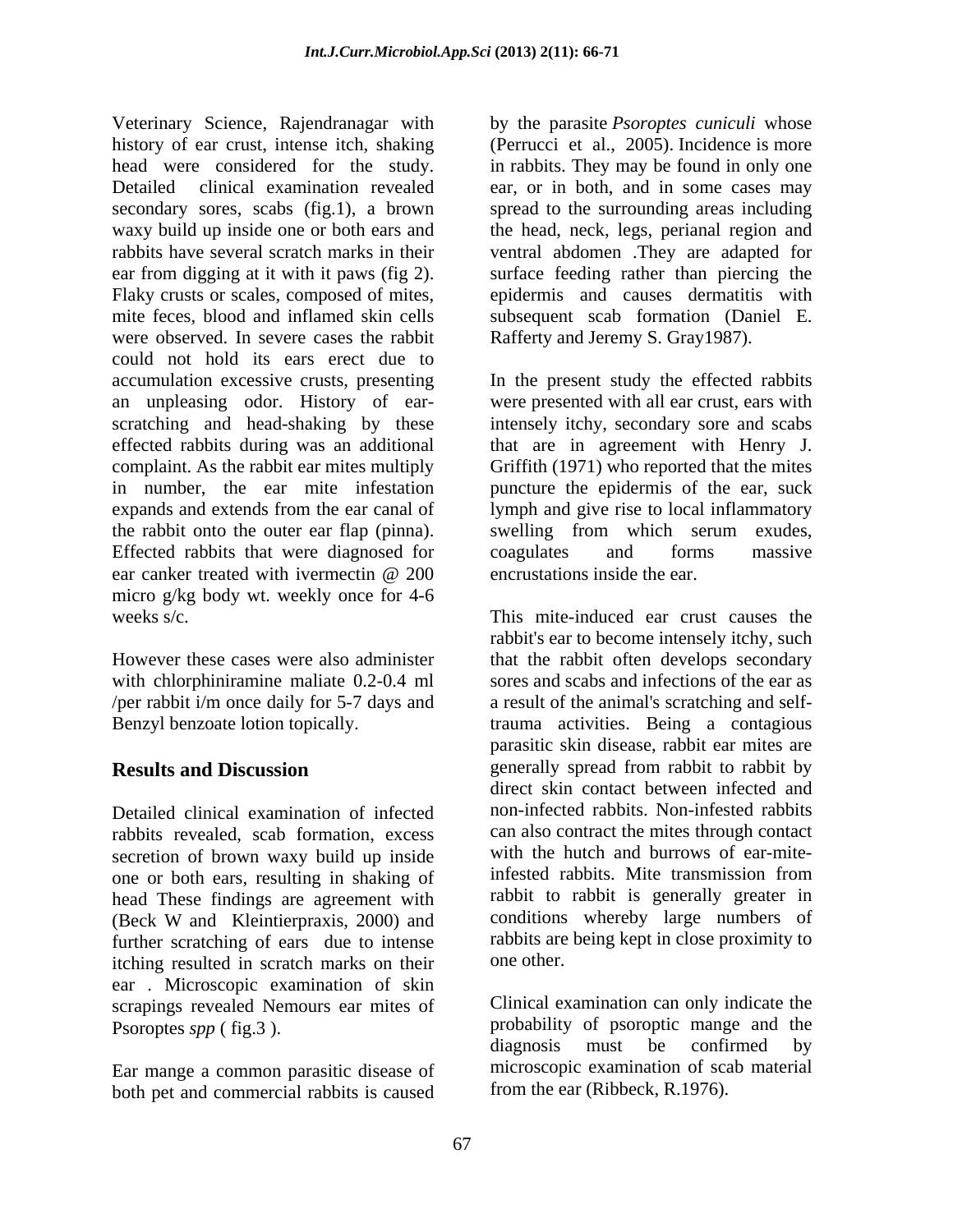**Figure.1** Psoroptes on ears with large scales



Figure.2 Scabs on the eyes and toes



**Figure.3** Psoroptes cuniculi

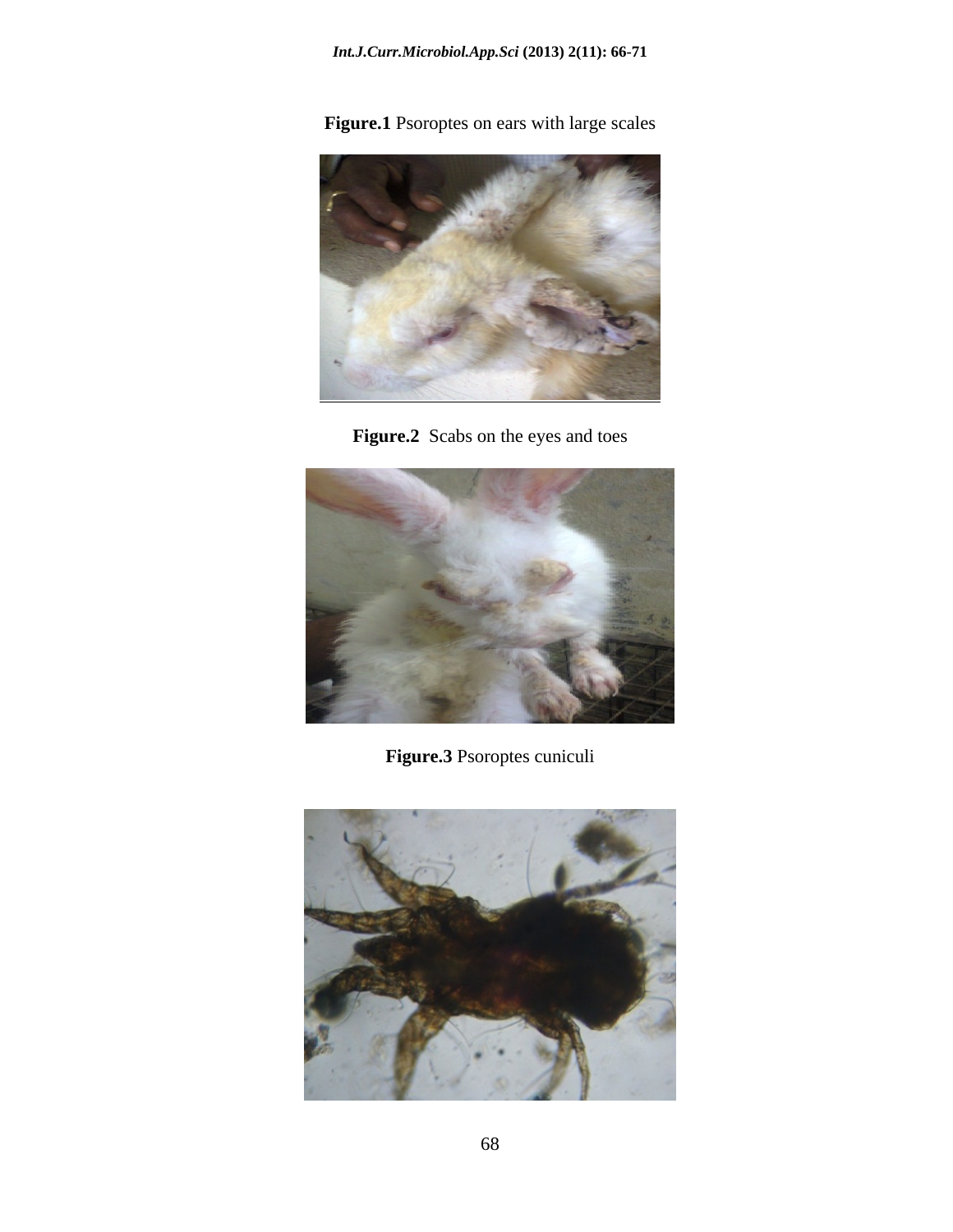**Figure.4** After one week of theraphy



**Figure.5** After 3 weeks of theraphy



**Figure.6** After 4 weeks of theraphy

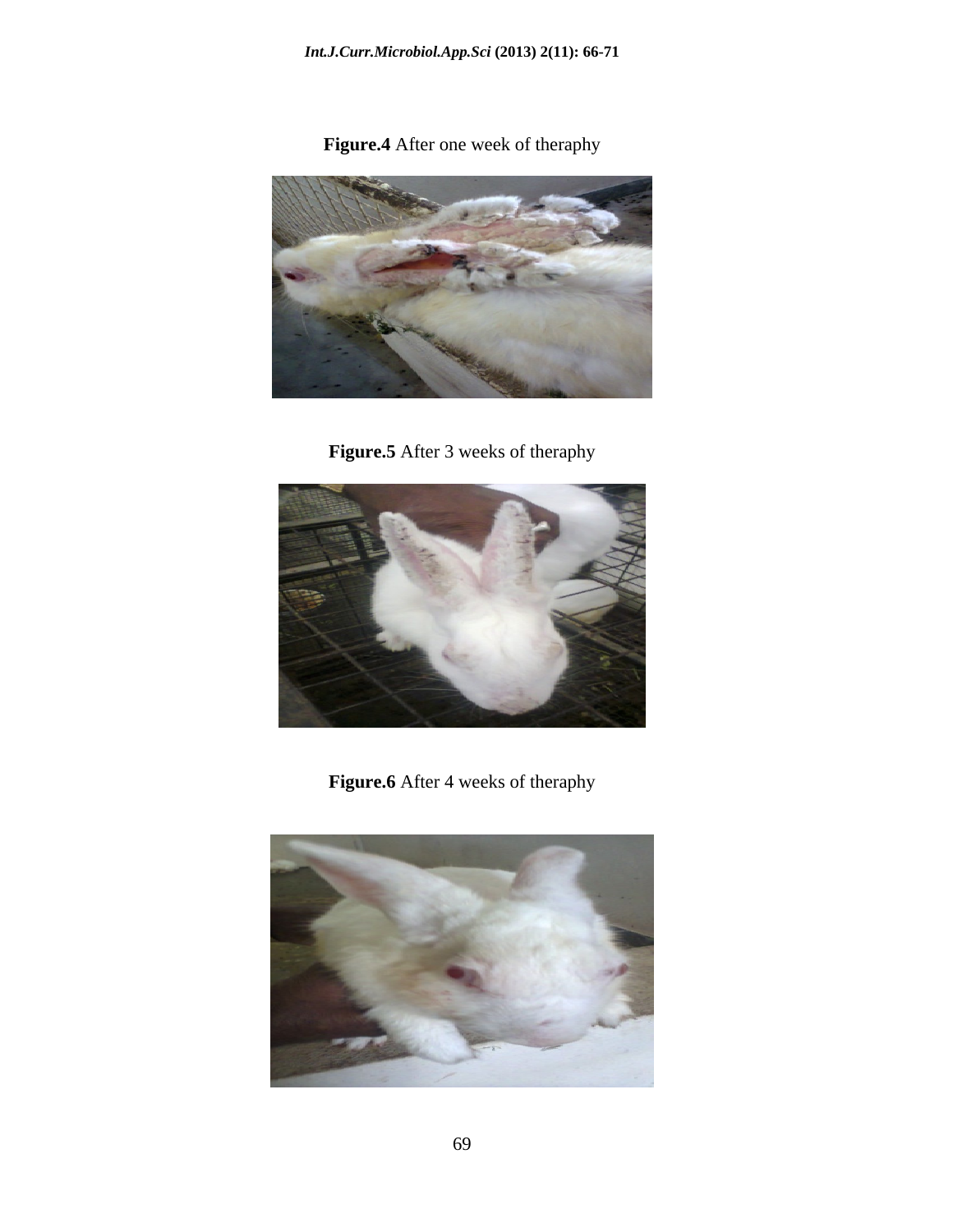In the present study the confirmatory diagnosis was done by microscopic examination of skin scraping that was found positive for ear mites (*Psoroptes* 

In the present case the treatment was Rajendranagar, Hyderabad for allowing followed by injecting Ivermectin on day 1, 7, 14 and 21 and some severely infested rabbits were repeated for two more weeks References to break the life cycle of mite. Benzyl benzoate was applied twice a day and Pheniramine maleate was given to reduce

Following therapy improvement was pathogenesis, clinical features, observed after one to three weeks that was recorded as dryness of ear lesions, falling  $\frac{308}{208}$ of scabs and reduced itching sensation (fig 4 and 5). After 4 weeks of therapy out of eight, six rabbits were recovered by falling down of remaining scabs, complete disappearance of itching and secondary sores (fig 5). However the remaining two rabbits also showed complete recovery<br>Chakurkar, E. B., R.N.S. Sundaram and

While treating rabbits for ear canker the crust that appears in rabbit's ear should not be reversed as this procedure leave open,  $\frac{120018}{2891}$ bloody skin that will easily become infected. This just puts the rabbit through unnecessary pain. The crusts will  $\begin{array}{ccc}\n\text{ar} & \text{mite} & \text{in} \\
\text{ar} & \text{mite} & \text{in} \\
\end{array}$ generally just fall off on their own when

The therapy instituted in the present case is in agreement with Bowman, *et.al.,*( 1992 ), Chand, *et.al*., (1993), Curtis et al (1990) who reported the efficacy of  $\Gamma$  Daniel, E., Rafferty and Jeremy S. ivermectin against ear mite in rabbits and , Gray.1987. The Feeding Behaviour of Mishra, (1995), Chakurkar *et.al*., (1997), who reported that efficacy of a Sheep. The American Soc. combination of ivermectin with benzyl  $\frac{\text{Sine.}}{\text{Parasitol.73(5)}}$ : 901-906 benzoate in the treatment of ear mite

# **Acknowledgement**

*cuniculi*) in different stages. Teaching Veterinary Clinical complex, Author acknowledge the Professor & Head, Campus Veterinary College of Veterinary Science, for research and for the sample collection.

# **References**

- the itching sensation.<br> *Psoroptes* cuniculi (Acari: Beck, W., and Kleintierpraxis. 2000. Ear mange in domestic rabbit caused by *Psoroptes cuniculi* (Acari: Psoroptidae) - biology of the mite, pathogenesis, clinical features, diagnosis and treatment. 45: 4, 301- 308.
	- Bowman, D. D., M.L. Fogelson and Carbone, L. G. 1992. Effect of ivermectin on the control of ear mites (*Psoroptes cuniculi*) in naturally infested rabbits. American. J.Veter. Res*.* 53(1): 105-109.
- after six weak of therapy.<br>
Bhattacharyya, A. R. 1997. Efficacy of Chakurkar, E. B., R.N.S. Sundaram and benzyl benzoate and ivermectin in the treatment of ear mite infestation in rabbits. Indian Veter. J. 74(4): 288- 289.1.
	- Chand, T. K., R.P. Thakur and Rai, K.1993. Efficacy of ivermectin against ear mite in rabbits. Veter. Rev.(Kathmandu). 8(1): 1-3. 8
- your rabbit shakes his head. Curtis, S. K., R. Housley and Brooks, D. L. 1990. Use of ivermectin for treatment of ear mite infestation in rabbits. J. American Veter. Med. Assoc.196(7): 1139-1140
	- Daniel, E., Rafferty and Jeremy S. Gray.1987. The Feeding Behaviour of Psoroptes spp. Mites on Rabbits and Sheep. The American Soc. Parasitol.73(5): 901-906
- infestation in rabbits. Evaluation of possible factors affecting Guillot, F. S., and Wright, F. C. 1981.